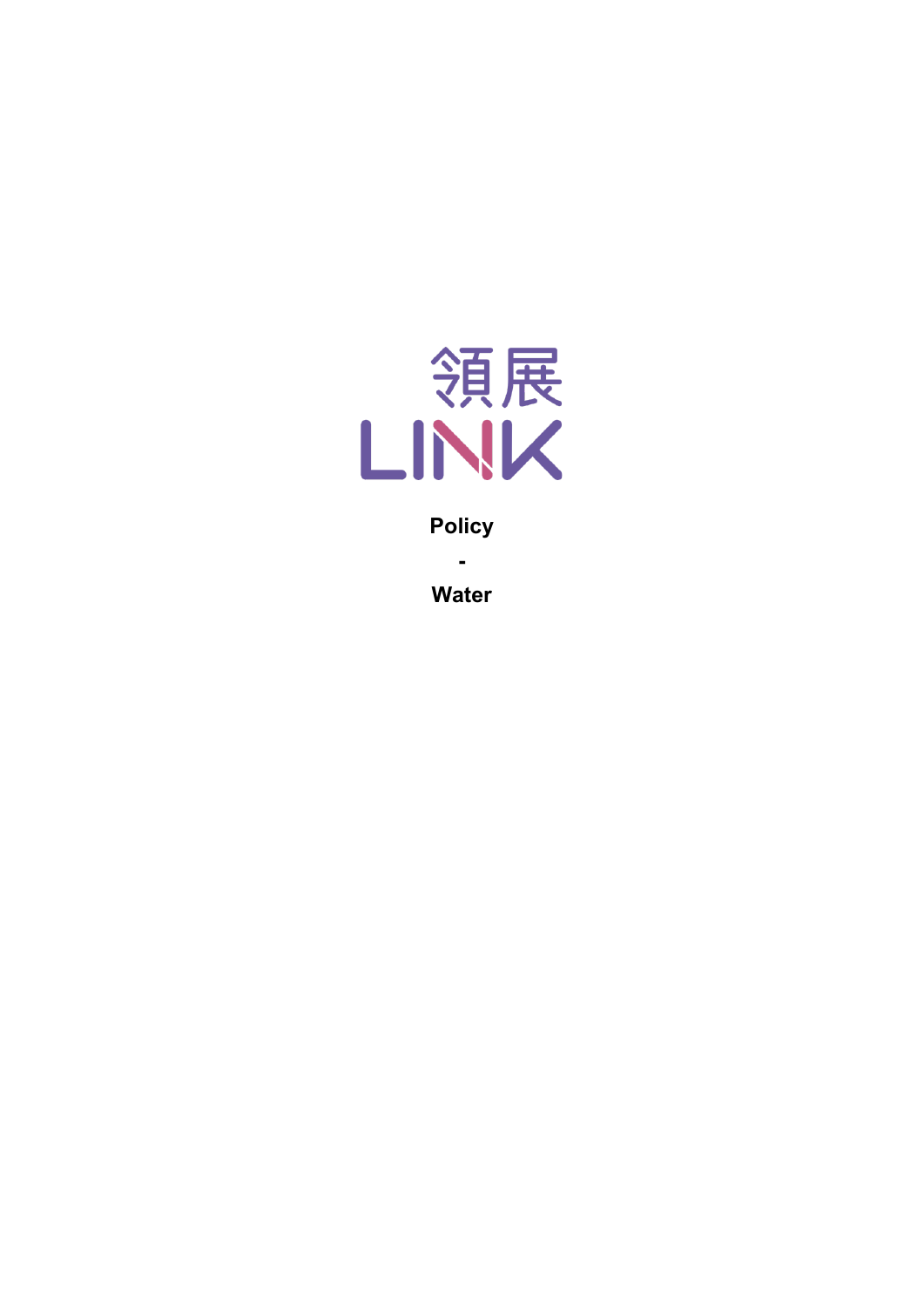

# **Table of contents**

| А.            | <b>OBJECTIVE</b>                                                                   | 3           |
|---------------|------------------------------------------------------------------------------------|-------------|
| В.            | <b>POLICY SCOPE</b>                                                                | 3           |
| C.            | <b>POLICY CONTENT</b>                                                              | 3           |
| 1.<br>$2_{-}$ | <b>PRINCIPLES AND APPROACH</b><br><b>IMPLEMENTATION</b><br>3. REPORTING AND REVIEW | 3<br>3<br>4 |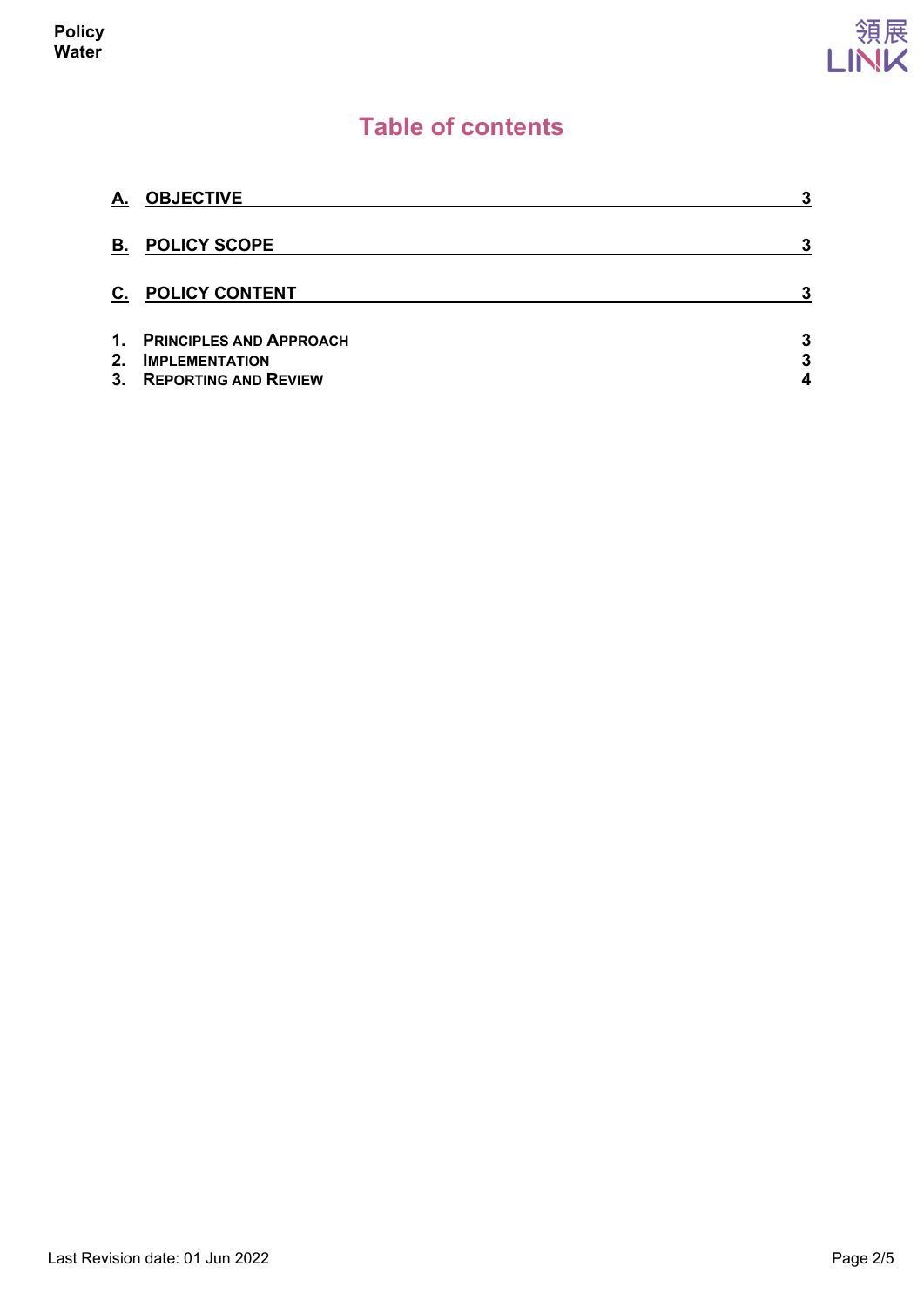

## <span id="page-2-0"></span>**A. Objective**

- To be a world class real estate investor and manager serving and improving the lives of those around us, Link Asset Management Limited ("**Link**") is committed to managing the quantity and quality of water consumption and outflows from our assets in a sustainable manner.
- Water Policy ("**This Policy**") describes Link's stance and approaches on water resources management.

## <span id="page-2-1"></span>**B. Policy Scope**

- This Policy applies to individual Business Units ("**BUs**") of Link and sets out overarching framework for implementation in assets across geographies where Link has operational control.
- In areas of influence with minimal control, Link leads by example and provides support to its tenants, suppliers and business partners where feasible.

## <span id="page-2-2"></span>**C. Policy Content**

### <span id="page-2-3"></span>**1. Principles and Approach**

- Water security in terms of quantity and quality is crucial to sustaining human health and wellbeing, economies and ecosystems. We recognise that our building users and the broader communities would benefit from our portfolio-wide commitment and efforts in water management.
- We strive to deliver sustainable outcomes with our stakeholders by initiatives relating to water conservation, efficiency, quality and awareness at different stages of asset life cycle:
	- Acquisition;
	- Planning, design and construction;
	- Operation and maintenance; and
	- Fit-out and renovation.
- Compared to 2018/2019 baseline, we target to reduce 10% general water use intensity per square metre by 2035. Excluding usage from cooling towers, general water use includes water for cleansing, flushing, potable uses, irrigation and other minor uses.
- For any assets that are co-owned and/or managed by other business partners, Link engages with them to ensure their implementation approaches for water management are aligned with the requirements outlined in this Policy.

### <span id="page-2-4"></span>**2. Implementation**

- We achieve water conservation and efficiency by:
	- Procuring plumbing fixtures and water-consuming devices registered under Hong Kong Water Efficiency Labelling Scheme ("**WELS**") or relevant standards across geographies that demonstrate water efficiency;
	- Upgrading to water-efficient plumbing fixtures such as flow restrictors, self-closing water taps and dual flush valves during operational maintenance and renovation works where practical;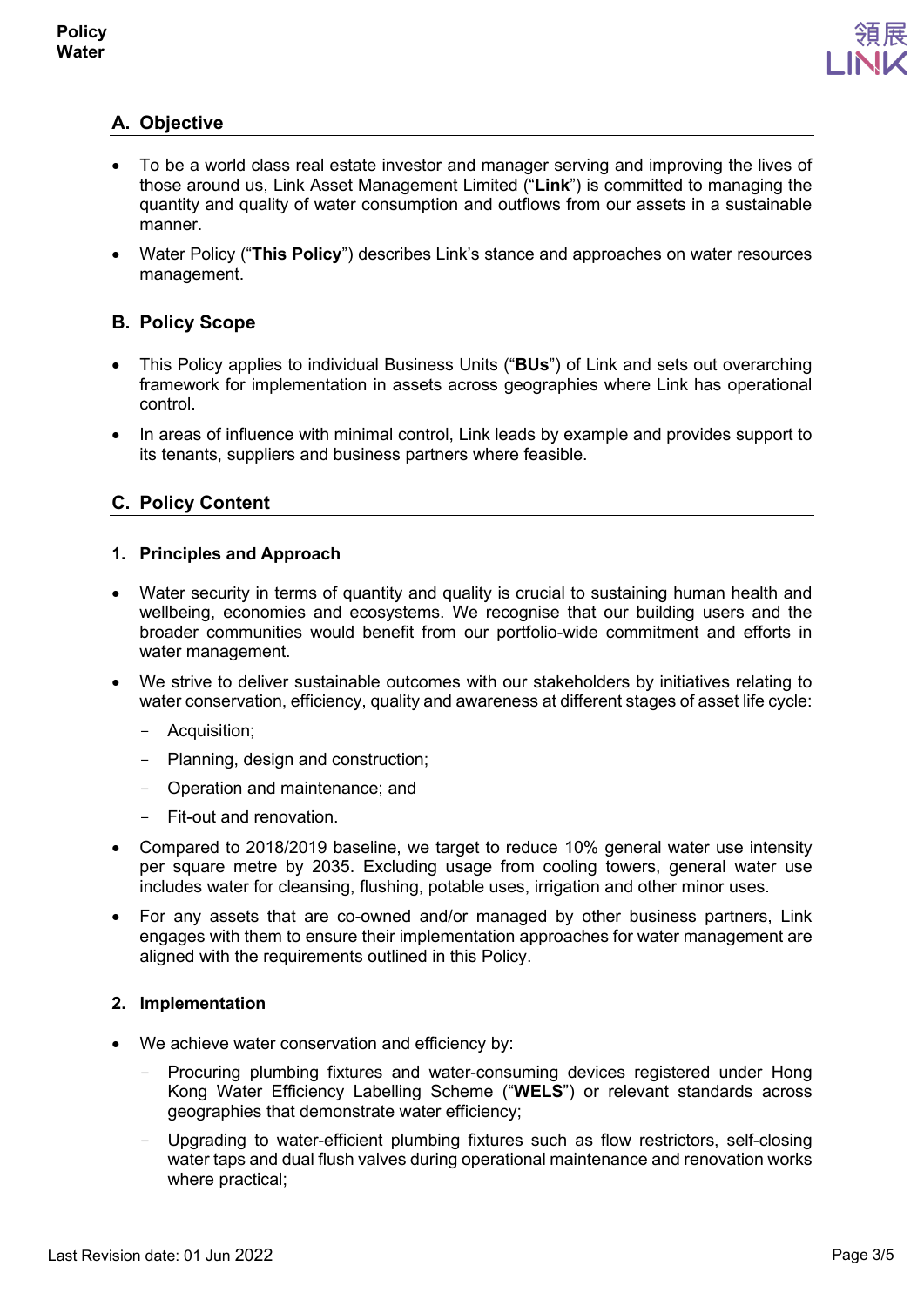

- Inspecting plumbing fixtures, pipes and drainage systems of the existing buildings regularly to repair / replace leaks and avoid water wastage in a timely manner;
- Monitoring consumption of different water usages via metering systems. Where submeters are available, our tenants are charged on a user-pays basis;
- Undertaking internal water audit to evaluate and identify improvement areas of water consumption;
- Reusing rainwater for irrigation purposes where practical and procuring droughtresistant plants in our portfolio; and
- Participating in internationally recognised water efficiency benchmarking schemes, e.g. National Australian Built Environment Rating System ("**NABERS**") Water rating and improving performance where feasible.
- We enhance water quality and safety by:
	- Participating in the "Quality Water Supply Scheme for Buildings Fresh Water (Management System)" launched by Hong Kong Water Supplies Department for selected properties each year;
	- Avoiding contamination of sewage and flood / stormwater runoff at site level;
	- Handling and discharging wastewater in accordance with our Fit-out Handbook and Management Rules (applicable to Link and tenants, and their appointed contractors) that is in line with industry leading practices, or at a minimum, in compliance with statutory and regulatory requirements.
- We promote water management awareness by:
	- Establishing partnerships with policymakers and industry leaders to develop policies and innovations that advocate for sustainable water resources management; and
	- Communicating Link's water-related strategies to staff, tenants, contractors, suppliers, customers and communities and encouraging them to consume water in a responsible manner and by means of:
		- Staff training;
		- Green Lease;
		- **Tenant Academy;**
		- **Green Shop Pledge offered by Hong Kong Green Shop Alliance;**
		- Fit-out Handbook; and
		- Posters and other publicity materials in prominent places.

### <span id="page-3-0"></span>**3. Reporting and Review**

- The responsibility to endorse and implement this Policy lies with S&RG, Asset Management, Project & Operations and Property & Car Park Management.
- Water risks and opportunities are identified and monitored by our S&RG Lead and reported to the Board on a regular basis, or annually at minimum.
- Progress on strategy and initiatives and Key Performance Indicators ("**KPIs**") will be reported by respective departments during the meetings of the Board, Sustainability Advisory Committee ("**SAC**"), Sustainability Committee ("**SC**"), and Sustainability Task Groups. In addition, our water management efforts will be verified and disclosed in Link's annual reports and sustainability website.